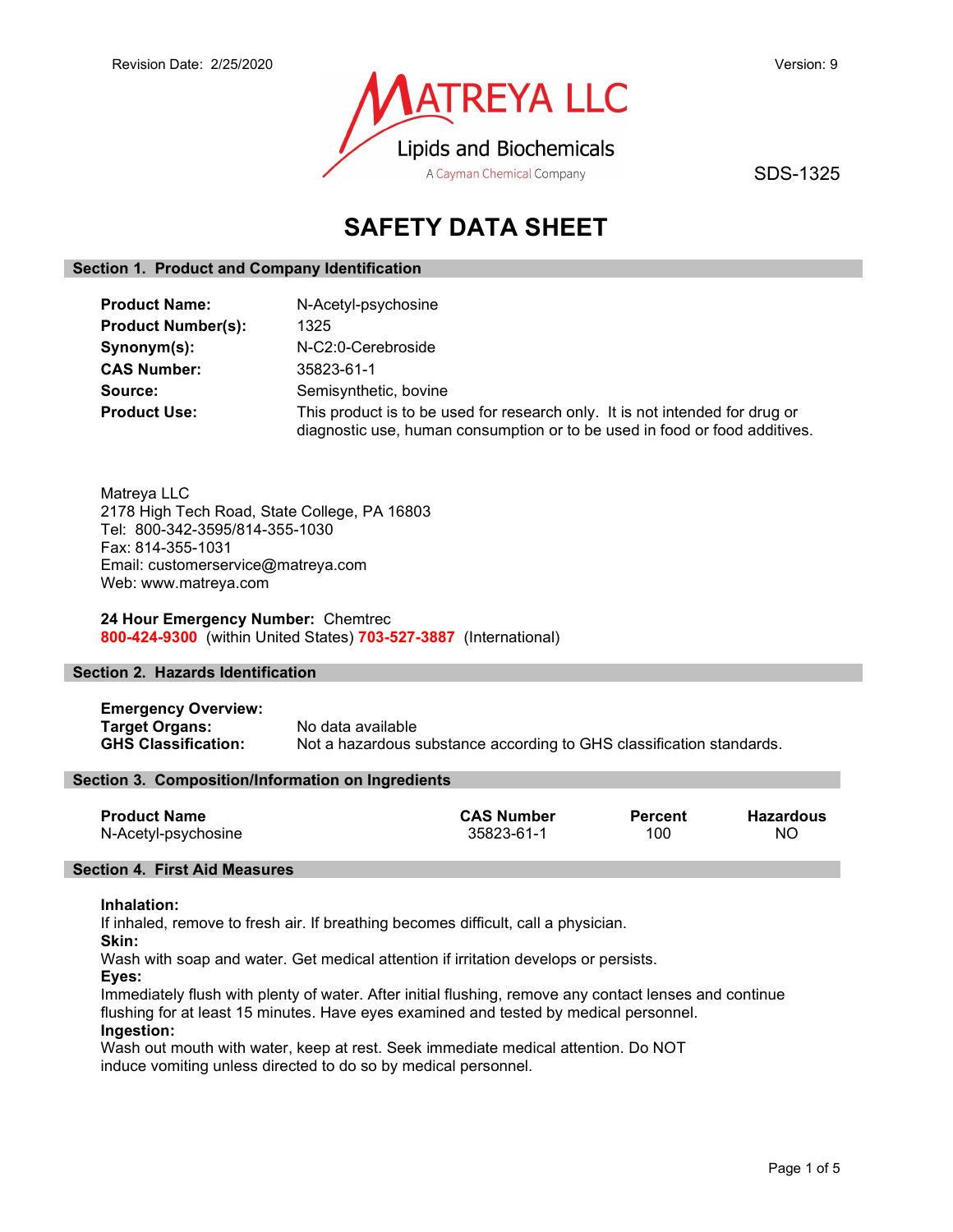## Section 5. Fire Fighting Measures

Suitable extinguishing media: Use dry chemical, alcohol-resistant appropriate foam, carbon dioxide, or water spray. Specific hazards arising from the chemical: No data available Special protective actions for fire fighters: No data available Special protective equipment for fire fighters: Wear breathing apparatus and use water spray to keep fire-exposed containers cool.

#### Section 6. Accidental Release Measures

#### Personal precautions:

Wear appropriate personal protective equipment. After contact with skin, wash immediately with plenty of water.

#### Environmental precautions:

Do not let product enter drains.

#### Methods and Materials for containment and cleaning up:

Sweep up and keep in suitable, closed container for disposal.

## Section 7. Handling and Storage

#### Precautions for safe handling:

Avoid contact with eyes, skin or clothing. Do not ingest. Use only with adequate ventilation. Keep sealed when not in use. Wear appropriate personal protective equipment.

#### Conditions for safe storage, including incompatibilities:

Recommended storage temperature: -20°C. Keep container tightly closed in a dry and well-ventilated place.

#### Section 8. Exposure Controls/Personal Protection

This product contains no substances with occupational exposure limit values.

## Engineering Controls:

No specific ventilation required.

## Personal Protective Equipment:

#### Respiratory protection:

Respiratory protection is not required. Where protection from nuisance levels of dusts are desired, use type N95 (US) or type P1 (EN 143) dust masks. Use respirators and components tested and approved under appropriate government standards such as NIOSH (US) or CEN (EU).

#### Hand protection:

For prolonged or repeated contact use protective gloves. Recommended: Nitrile rubber Eye protection:

Safety eyewear should be worn at all times to avoid exposure to liquid splashes, mists, or dusts. Recommended: Safety glasses with side shields or goggles.

#### Skin protection:

Protective clothing should be selected specifically for the working place, depending on concentration and quantity of the hazardous substances handled. Recommended: Lab coat

#### Section 9. Physical and Chemical Properties

| Appearance:                              | Solid             |
|------------------------------------------|-------------------|
| Odor:                                    | No data available |
| Odor threshold:                          | No data available |
| pH:                                      | No data available |
| <b>Melting/Freezing point:</b>           | No data available |
| Initial boiling point and boiling range: | No data available |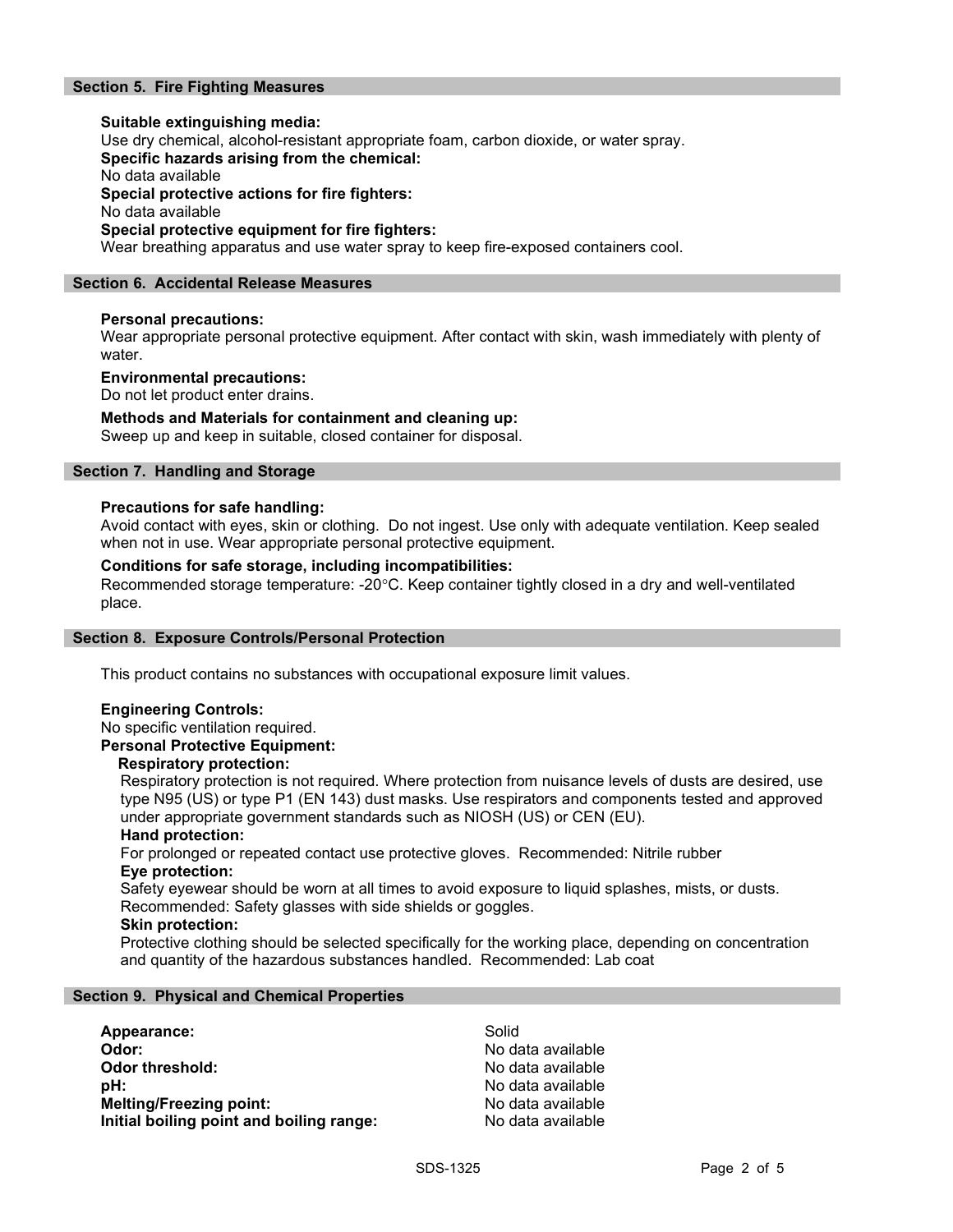Flash point:<br>
Evaporation rate: No data available<br>
No data available Evaporation rate:<br>
Flammability (solid. gas): No data available Flammability (solid, gas): Upper/Lower flammability or explosive limit: No data available Vapor pressure: No data available **Vapor density:** No data available in the set of the set of the No data available Relative density: No data available Solubility (ies): Solubility (ies): Chloroform, ethanol, methanol Partition coefficient (n-octanol/water): No data available Auto-ignition temperature: No data available Decomposition temperature: **Viscosity:** No data available and the set of the set of the set of the set of the set of the set of the set of the set of the set of the set of the set of the set of the set of the set of the set of the set of the set of Molecular formula:  $C_{26}H_{49}NO_8$ <br>Molecular weight:  $504$ Molecular weight:

## Section 10. Stability and Reactivity

#### Reactivity:

Stable under recommended storage conditions.

Chemical stability: Stable under recommended storage conditions.

Possibility of hazardous reaction: No data available

Conditions to avoid: No data available

Incompatible materials: No data available

Hazardous decomposition products: No data available

## Section 11. Toxicological Information

#### Acute toxicity:

No data available Skin corrosion / irritation:

No data available

Serious eye damage / irritation:

No data available Respiratory or skin sensitization: No data available

## Germ cell mutagenicity:

No data available

## Carcinogenicity:

No component of this product present at levels greater than or equal to 0.1% is identified as a carcinogen or potential carcinogen by IARC, ACGIH, NTP or OSHA.

Reproductive toxicity: No data available

Specific target organ toxicity - single exposure: No data available

#### Specific target organ toxicity - repeated exposure: No data available

Aspiration hazard: No data available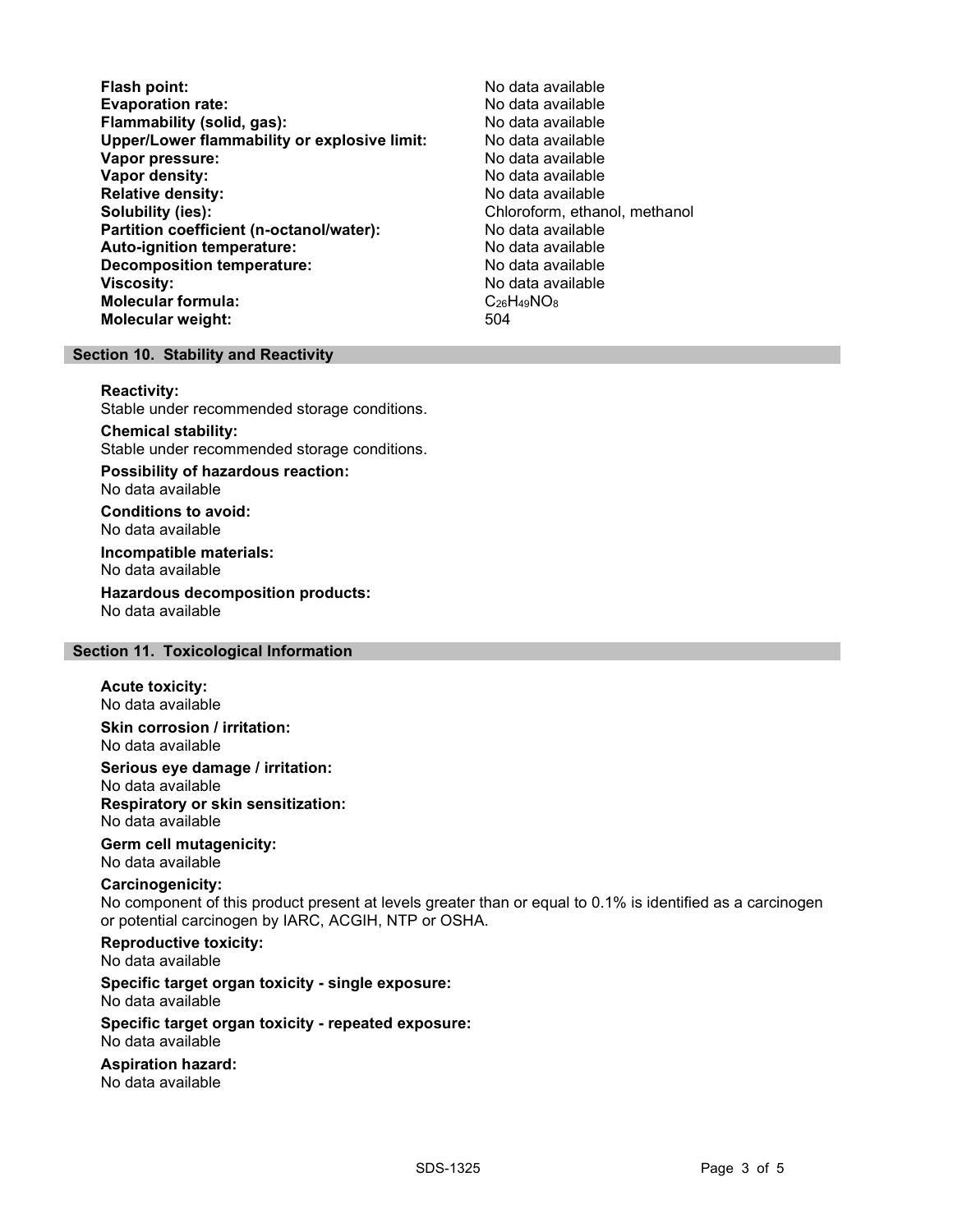## Section 12. Ecological Information

## Toxicity: No ecological data available for this product. Persistence and degradability: No data available Bioaccumulative potential: No data available Bioaccumulation: No data available Mobility in soil: No data available Other adverse effects:

No data available

#### Section 13. Disposal Consideration

#### Disposal methods:

Observe all federal, state and local environmental regulations.

#### Section 14. Transportation Information

| DOT (US)<br><b>UN Number:</b>                       | Not dangerous goods |
|-----------------------------------------------------|---------------------|
| <b>Land Transport ADR/RID</b><br><b>UN Number:</b>  | Not dangerous goods |
| <b>Maritime Transport IMDG</b><br><b>UN Number:</b> | Not dangerous goods |
| <b>Air Transport ICAO/IATA</b><br><b>UN Number:</b> | Not dangerous goods |

#### Section 15. Regulatory Information

Product Name CAS Number N-Acetyl-psychosine 35823-61-1

#### SARA 302 Components:

No chemicals in this material are subject to the reporting requirements of SARA Title III, Section 302.

#### SARA 313 Components:

This material does not contain any chemical components with known CAS numbers that exceed the threshold (De Minimis) reporting levels established by SARA Title III, Section 313.

#### SARA 311/312 Hazards:

No 311/312 SARA Hazards

#### California Prop. 65 Components:

This product does not contain any chemicals known to State of California to cause cancer, birth, or any other reproductive defects.

## DSL/NDSL status:

This product contains the following components that are not on the Canadian DSL nor NDSL lists.

| Component           | <b>CAS Number</b> |  |
|---------------------|-------------------|--|
| N-Acetyl-psychosine | 35823-61-1        |  |